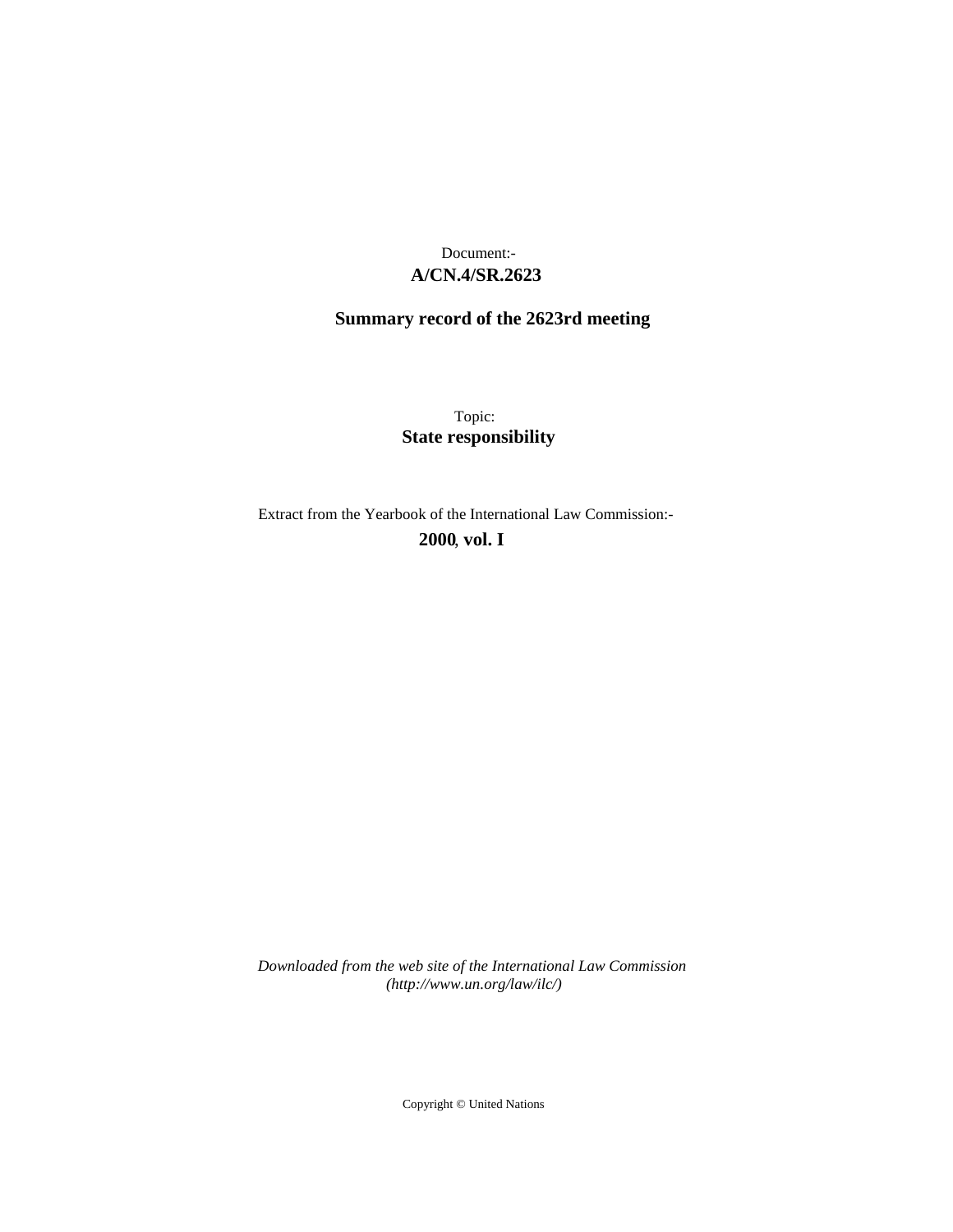#### **2623rd MEETING**

*Thursday, 18 May 2000, at 10 a.m.*

*Chairman*: Mr. Chusei YAMADA

*Present*: Mr. Addo, Mr. Al-Baharna, Mr. Candioti, Mr. Crawford, Mr. Dugard, Mr. Economides, Mr. Gaja, Mr. Galicki, Mr. Goco, Mr. Hafner, Mr. He, Mr. Kabatsi, Mr. Kamto, Mr. Kateka, Mr. Kusuma-Atmadja, Mr. Lukashuk, Mr. Momtaz, Mr. Opertti Badan, Mr. Pambou-Tchivounda, Mr. Sreenivasa Rao, Mr. Rodríguez Cedeño, Mr. Rosenstock, Mr. Simma, Mr. Tomka.

### **State responsibility1 (***continued***) (A/CN.4/504, sect. A, A/CN.4/507 and Add.1–4,<sup>2</sup> A/CN.4/L.600)**

————–

#### [Agenda item 3]

THIRD REPORT OF THE SPECIAL RAPPORTEUR (*continued*)

1. Mr. AL-BAHARNA said that, for the sake of completeness, three basic elements must be incorporated in article 40. The first was the notion of the injured State, as identification of the injured State was a vital part of the process of invoking the responsibility of a State for an internationally wrongful act. The second was the notion of the State's legal interest, for a distinction had to be made between a State that was directly injured by an internationally wrongful act and other States that merely had a legal interest in the act giving rise to the obligation invoked by the injured State. The third element was the obligation to the international community *erga omnes*, because, where an obligation was owed to the international community as a whole, all States had a legal interest in the performance of the obligation, in which case the obligations *erga omnes* would arise, according to the judgment of ICJ in the *Barcelona Traction* case, either directly under international law or under generally accepted multilateral treaties, such as human rights treaties.

2. Article 40, as adopted on first reading, included all three elements, but had been criticized for not being comprehensive and for its inconclusive formulation, which had led to some confusion over the correlation of obligations and rights, as pointed out by the Special Rapporteur in paragraph 75 of his third report (A/CN.4/507 and Add.1–4). As stated in paragraph 78, Governments had also expressed serious concerns over the wording of paragraph 2, subparagraphs (*e*) and (*f*), and paragraph 3, although they had supported the idea of drawing a distinc-

<sup>1</sup> For the text of the draft articles provisionally adopted by the Commission on first reading, see *Yearbook . . . 1996*, vol. II (Part Two), p. 58, chap. III, sect. D.

tion between States specifically injured by an internationally wrongful act and States having a legal interest in the performance of the obligation. That distinction would lead to the creation of two categories of States: those in the first category would have the right to seek reparation in their own right, whereas those in the second could only claim cessation of the wrongful conduct and for reparation to be made to the specifically injured State.

3. He agreed with the Special Rapporteur, in paragraph 96, that article 40 failed to spell out the ways in which multilateral responsibility relations differed from bilateral ones, equated all categories of injured State and failed to distinguish between States "specially affected" by a breach of a multilateral obligation and States not so affected. Draft article 40 bis addressed those shortcomings and contained all the necessary elements within the context of the legal consequences of State responsibility: it drew a distinction between specifically injured States and those having a legal interest in the performance of the obligation, and it clarified the obligation owed to the international community *erga omnes* or to a group of States of which the injured State was a member. It also distinguished between cases where the obligation breached was owed to the injured State individually and cases where a State had a legal interest in the performance of an obligation established for the protection of the collective interests of a group of States. In addition, it differentiated between responsibility arising from multilateral relations and that arising from bilateral ones.

Mr. Simma's proposal (ILC(LII)/WG/SR/CRD.1/ Rev.1) did not meet the requirements he had outlined, as it completely avoided the central issue of the injured State. The proposal did retain the distinction between cases where an obligation breached was owed to the State individually and cases where it was owed to the international community, or where it had been established to protect the collective interests of a group of States. However, to say that a State was entitled to invoke all legal consequences of an internationally wrongful act while drawing no distinction between the individual injured State and States not directly injured but having a legal interest in the performance of the obligation was not helpful in determining the legal consequences of the author State's responsibility. Moreover, there was an apparent contradiction between paragraphs 1 and 2: paragraph 1 stated "all legal consequences" but "all" was replaced by "[certain]" in paragraph 2.

Mr. Pellet's proposal (ILC(LII)/WG/SR/CRD.2) included all the necessary elements to which he had referred, but the English version, at least, was confusing and stood in need of redrafting. Paragraph 2 seemed to be irrelevant since its application was dependent on article 36 bis and it overlapped with the proposal's article 40-2, which also dealt with the legal interest of a State. Moreover, the confusion was compounded by the inconsistent numbering of the paragraphs and the use of unnecessary headings. However, it was significant that neither Mr. Pellet's nor Mr. Simma's formulations changed paragraph 3 of the Special Rapporteur's proposal for article 40 bis.

6. The one merit of Mr. Pellet's proposal was that it contained a definition of an injured State, defining it as "a State which has suffered [material or moral] injury as a

<sup>2</sup> Reproduced in *Yearbook . . . 2000*, vol. II (Part One).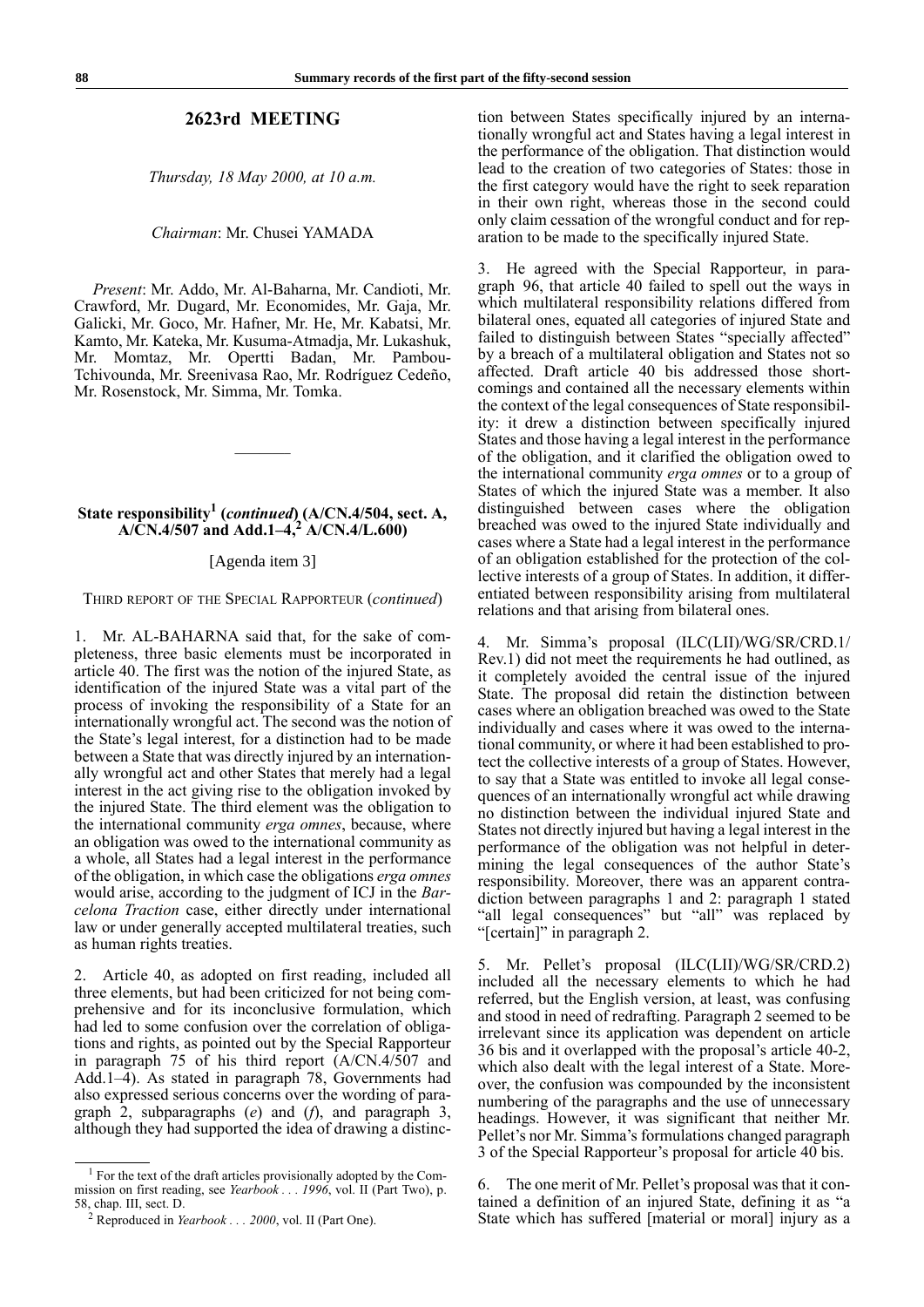result of internationally wrongful conduct attributable to the State responsible". It would be recalled that the Government of France considered that the articles should make express reference to the material or moral damage suffered by a State as a result of an internationally wrongful act of another State.<sup>3</sup>

7. As to the proposal by Mr. Economides (ILC(LII)/WG/ SR/CRD.3), it contained all the elements of the Special Rapporteur's proposal but with stylistic variations. In paragraph 1, the choice of the words "may, as the case may be, … in particular" weakened the paragraph, making it nonexclusive. However, the introduction in paragraph 1 (*b*) of the notion of the "protection of fundamental interests of the international community", even though the expression was rather vague and there was no legal basis to define when an obligation was "essential" for that protection, would be welcomed by those in favour of taking stronger measures against States responsible for serious violations.

8. With regard to the contentious issue of paragraph 3 of article 40 as adopted on first reading, it could be argued that paragraph 1 (*b*) of the proposed article provided general coverage of the most serious internationally wrongful acts and violations of human rights that affected the international community as a whole, but, in his view, such acts, which constituted international crimes, should be placed in a category of their own. A reference to such acts should therefore be included in one form or another in paragraph 1 (*b*) of article 40 bis. Moreover, the Special Rapporteur, in response to the concerns expressed by some members, should provide a definition of the injured State in a new paragraph to be added to his proposals.

9. Mr. GALICKI said that the Special Rapporteur had done an excellent job of redrafting an article which, in its original form, was a model case of the over-detailed but unproductive exemplification of possible situations. He had shifted the emphasis from the complicated, though still not exhaustive, definition of an "injured State" to the question of the right of a State to invoke the responsibility of another State. In doing so, he had focused on the problems of States' entitlement to invoke responsibility in respect of multilateral obligations and on the extent to which differently affected States might invoke the legal consequences of a State's responsibility. He had also introduced a distinction between injured States, in the narrow sense, and States with a legal interest which were not themselves specifically affected by the breach of an international obligation. That distinction seemed to be fully justified, especially in the light of the *Barcelona Traction* case concerning obligations *erga omnes*—obligations towards the international community as a whole, where all States could be held to have a legal interest in the protection of the rights involved.

10. Article 40 bis seemed to meet with the general approval of the members of the Commission. The individual proposals submitted by members were aimed, not at contesting the Special Rapporteur's ideas, but at improving and clarifying them. An emphasis on the right of a State to invoke the responsibility of another State, rather than on the definition of an injured State, was common to

all the proposals. The best way forward would be to identify the common points in the proposals and in the opinions expressed during the debate and to combine them with the draft article submitted by the Special Rapporteur.

11. The final version of article 40 bis would have to take into account the basic distinction between the two main possible sources of a State's right to invoke the responsibility of another State, namely, the injury suffered by a State as a result of an internationally wrongful act and the legal interest of a State in the performance of an international obligation. Mr. Pellet had rightly stressed that distinction, which was important for further consideration of the secondary consequences of State responsibility. When a State's legal interest was affected, but the State did not suffer direct injury, the range of permissible responses appeared to be narrower. However, another distinction should also be reflected in the article, namely, the distinction between bilateral and multilateral obligations. The treatment of bilateral obligations was, as pointed out by the Special Rapporteur in paragraph 102 of his report, a relatively simple matter, and seemed to be adequately reflected in paragraph 1 (*a*) of article 40 bis. In the much more complex case of multilateral obligations, the Special Rapporteur had distinguished, in table 1, three categories of multilateral obligations: obligations to the international community as a whole (*erga omnes*); obligations owed to all the parties to a particular regime (*erga omnes partes*); and the obligations to which some or many States were parties, but in respect of which particular States or groups of States were recognized as having a legal interest. Unfortunately, that classification was not clearly reflected in the actual text of article 40 bis. The classification into three categories of multilateral obligations seemed to be lost when combined with the distinction between injured States and States with a legal interest, which was reflected in the division of the article into two paragraphs. There was also some repetition: for example, obligations *erga omnes* appeared in both paragraph 1 (*b*) and paragraph 2 (*a*), and obligations concerning a group of States appeared in paragraph 1 (*b*) and paragraph 2 (*b*). The need to harmonize the two systems of classification—according to the sources of the right of States to invoke the responsibility of another State and according to the categories of obligations—appeared unavoidable.

12. In the proposals put forward by members, there was a common trend towards simplifying the wording and the underlying concept, although Mr. Gaja's proposal (ILC(LII)/WG/SR/CRD.4) went rather too far. It would be of use only if the concepts presented by the Special Rapporteur were rejected, but in the light of the discussion, that did not seem likely. The best course would be to refer article 40 bis as proposed by the Special Rapporteur to the Drafting Committee, together with the comments and proposals made during the discussion.

13. One proposal, that of Mr. Rosenstock (2622nd meeting), seemed particularly worthy of note, concerning the possible division of article 40 bis into two separate articles. Paragraphs 1 and 2 dealt with different sets of problems relating to injury and legal interest, and they could be separated if that would make it possible to formulate more clearly the conditions for, and the extent of, the right of a State to invoke the responsibility of <sup>3</sup> See 2613th meeting, footnote 3. **3** See 2613th meeting, footnote 3.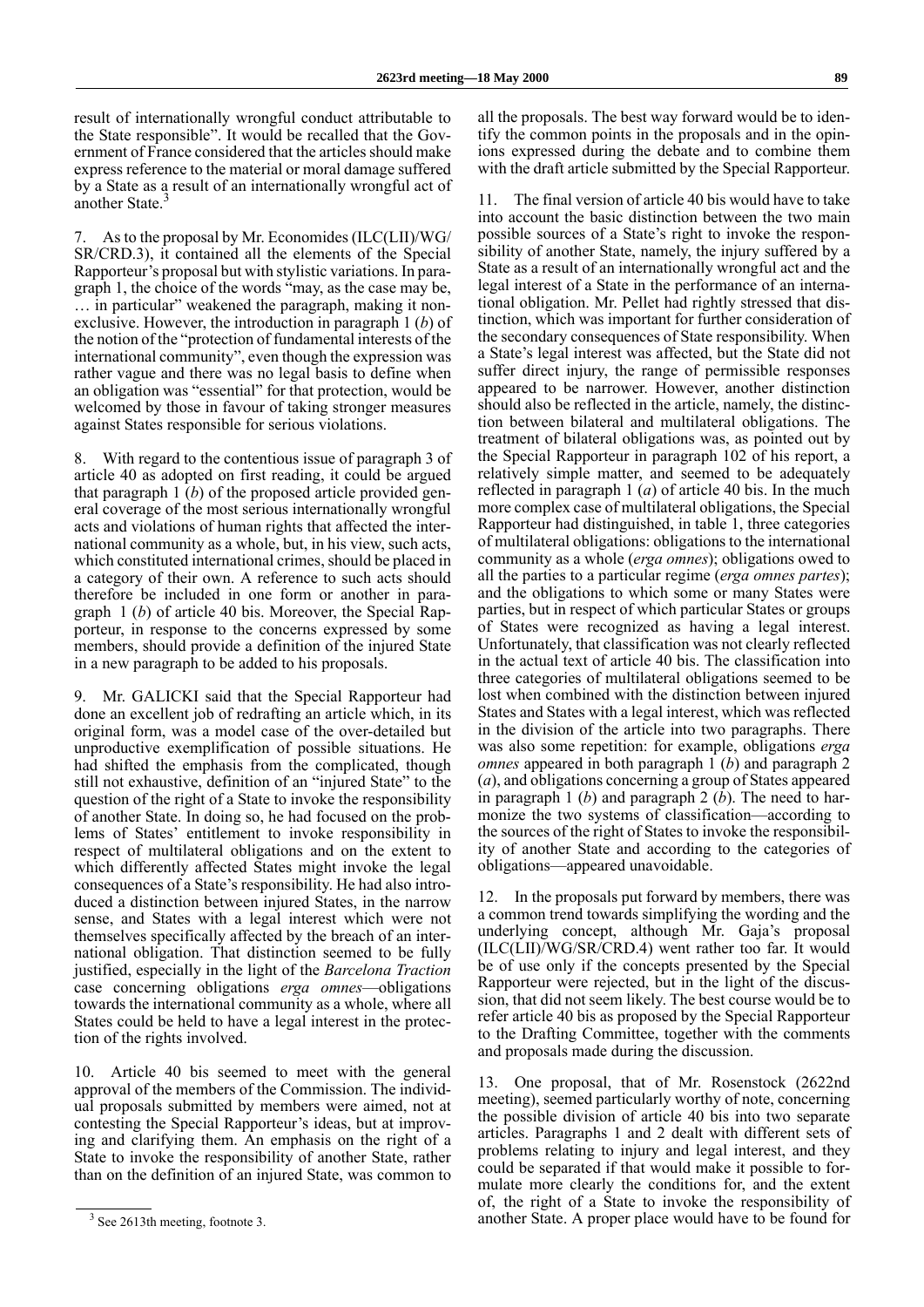article 40 bis, paragraph 3, since the importance of the content had been stressed during the debate.

14. Lastly, he thought the text of article 40 bis did not fully or optimally reflect the ideas expressed by the Special Rapporteur in his report. Since those ideas seemed to be fully acceptable, the Drafting Committee should try to give them final form.

15. Mr. KABATSI thanked the Special Rapporteur for an excellent third report and the five draft articles on general principles under chapter I of Part Two. Useful questions had been raised and important suggestions had been made during the discussion enriching the topic and furnishing guidance for the Special Rapporteur and the Drafting Committee. The first four articles were quite satisfactory, but article 40 bis was less so. The disparity between the title and contents of the article, for example, had already been pointed out.

16. An article clearly indicating which State or States could invoke the responsibility of another State or States was indeed necessary and was central to the whole project. Article 40 bis as proposed by the Special Rapporteur substantially met the need. Since a State could invoke the responsibility of another State only if it could claim to be materially or morally injured by an internationally wrongful act of another State, it was important to spell out how and when a State was considered to be so injured.

17. The article was in many respects a major improvement over article 40 as adopted on first reading. For legal advisers and practitioners, including leaders who were not lawyers, a more concise provision than the earlier article was very much called for. The four proposals by members of the Commission each had great merit and the Drafting Committee should take them duly into account. The Special Rapporteur's formulation, however, went a long way towards meeting the needs of the final users. Particularly welcome was the important distinction drawn between article 40 bis, paragraph 1, relating to direct injury to a State owing to a breach of a bilateral or multilateral obligation, and article 40 bis, paragraph 2, concerning a State that had only a legal interest in the performance of an obligation. Such a legal interest could be satisfied by ensuring that the international obligation was performed. In such a case the State should be concerned only with cessation and, where appropriate, assurances of non-repetition, and not with seeking reparation, which would be the concern of the States envisaged in paragraph 1.

18. With the various suggestions made during the discussion, article 40 bis as proposed by the Special Rapporteur should be referred to the Drafting Committee.

19. Mr. CRAWFORD (Special Rapporteur), summing up the discussion, thanked members for their helpful comments and penetrating criticisms in what had been the first debate since the thirty-seventh session of the Commission, in 1985, on the central question of Part Two. Another virtue of the discussion was that to some degree it put to rest Mr. Brownlie's concern that the Commission was taking on too much.

20. Article 40 had few supporters, and his catalogue of its deficiencies had been generally endorsed. The article

was prolix in dealing with bilateral obligations. On multilateral obligations, it was diffuse, repetitive and lacking in symmetry with the rest of the draft, as Mr. Tomka had cogently argued (ibid.). It failed to build on existing law on the invocation of multilateral responsibilities, in particular the *Barcelona Traction* case and article 60, paragraph 2, of the 1969 Vienna Convention. Lastly, it equated obligations and rights and consequently failed to cope with the issue of States that had differing interests in the performance of an obligation. Mr. He had pointed to the dramatic difference between an obligation *erga omnes* and a right *erga omnes* (ibid.). There was general support for the formulation of Part Two in terms of the obligations of the responsible State rather than the rights of another State or States, and for the proposed distinction between Part Two and Part Two bis. Plainly, there was also strong support for referring article 40 bis to the Drafting Committee. The proposed treatment of bilateral obligations in a single, simple phrase had likewise been endorsed.

21. Beyond those points, however, were areas of greater controversy. Mr. Brownlie had indicated (2616th meeting) the need to write, not for law professors, but for practitioners, a text that was intended primarily for use by States, and not to delve so deeply into underlying theory as to lose sight of the purpose of the draft. Mr. Opertti Badan had very pertinently recalled that the text had to be completed for submission to the General Assembly at its fifty-sixth session, in 2001. He agreed with Mr. Brownlie on the need for caution and that it was a question, not of whether there was to be a *renvoi* to general international law in the matter of multilateral obligations, but of how extensive that *renvoi* should be. Clearly, the situation was still developing and could hardly be enunciated comprehensively, let alone codified, and the formulations therefore had to be flexible to some degree.

22. Two approaches had been suggested. The first, reflected in his proposal and those of Messrs Economides, Pellet and Simma, sought to provide additional clarification and further specification in the field of multilateral obligations. The second, advocated by Mr. Gaja, pointed to the placement of a series of definitions on the specification of States that were entitled to invoke responsibility without actually saying what they were. It was true, as Special Rapporteur Riphagen had said in his preliminary report,<sup>4</sup> that the more important and general the obligation, the less guidance there was in international law concerning who had the right to invoke the obligation. ICJ had hardly distinguished itself by the guidance it gave, despite the dictum in the *Barcelona Traction* case. Yet the second approach should be used, not as a first line of reasoning, but as a fall-back, in case the work in the Drafting Committee did not yield greater clarity with regard to multilateral obligations. If a general *renvoi* were adopted, the Commission would disbar itself from making any further distinctions between categories of injured States. Such distinctions were nonetheless necessary, for it was widely held that the positions of a victim—even of a crime like aggression—and of a third State with an interest in the maintenance of peace and security were different. The Drafting Committee should explore the

<sup>4</sup> *Yearbook . . . 1980,* vol. II (Part One)*,* pp. 128–129, document A/ CN.4/330, para. 97.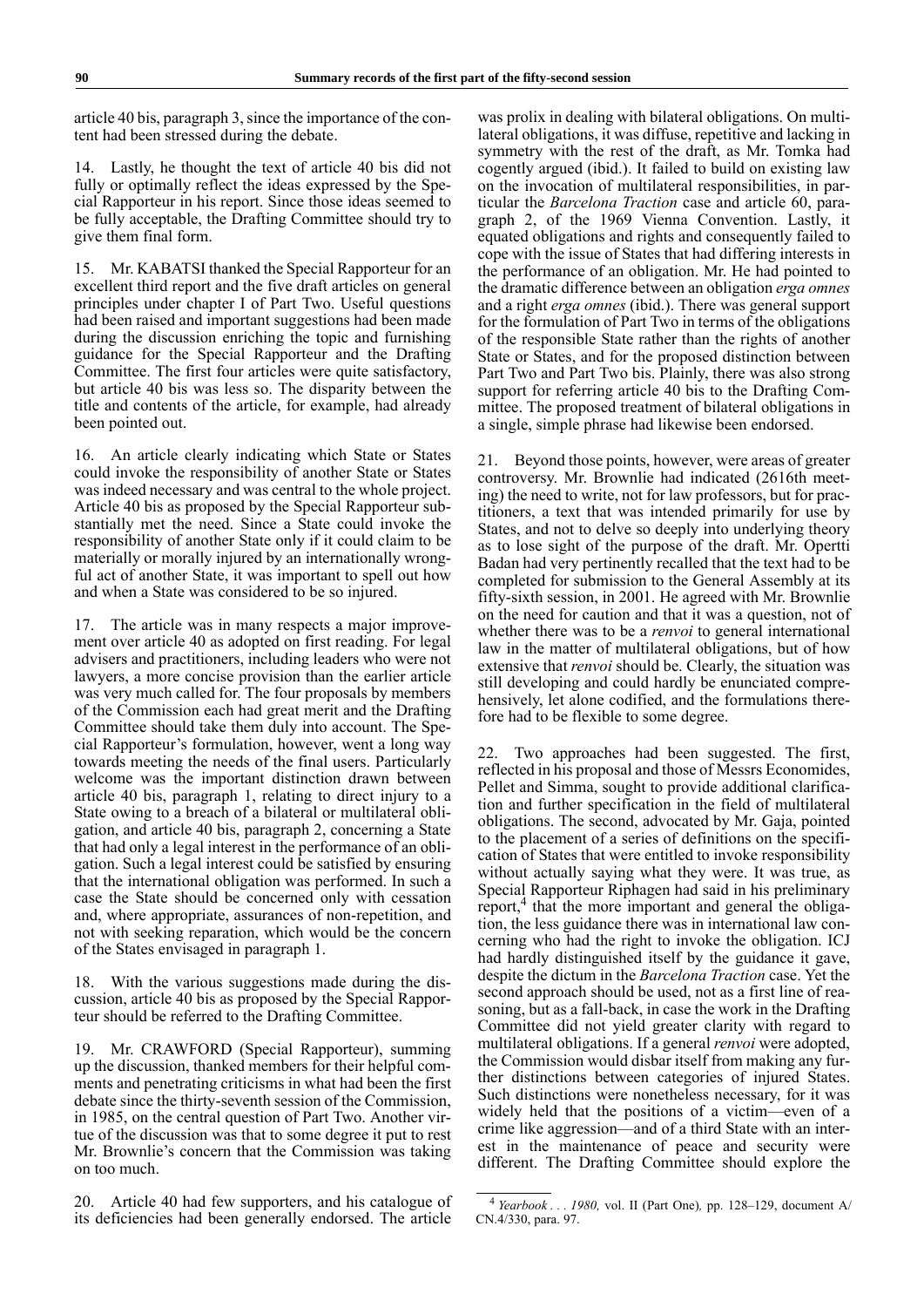various versions of article 40 bis with a view to providing some further specification with regard to multilateral obligations.

23. He agreed with Mr. Brownlie and Mr. Pellet, though not with Mr. Hafner, that although article 40 must be approached against the background of the general theory of obligations, the Commission had a more precise concern, namely to identify those States which ought to be able to invoke the responsibility of another State, and the extent to which they could do so. In that respect he wished to stress the value of article 60, paragraph 2, of the 1969 Vienna Convention , which was the only place in the Convention where the word "bilateral" appeared. The Commission had approached the problem in the context of the law of treaties, had distinguished between bilateral and multilateral obligations, and had emphasized that the State specially affected by a breach of a multilateral obligation should be able to invoke that breach against a background in which the "ownership" of the rights associated with a multilateral obligation lay with the States that were collectively parties to a treaty, and not with individual States. The recent discussion in the Commission had implied that the relevant rights belonged to particular States. That was true in regard to bilateral treaties and of bilateral obligations. Article 60, paragraph 2, was concerned with a different problem, however, namely the suspension of multilateral treaties for a material breach. It would be odd if a State could suspend a treaty but could not require the cessation of the breach. There was thus a direct analogy between the two problems.

24. The reference to "specially affected State" also helped to deal with the problem of harm or damage, because the State that was injured must surely be regarded as being in a special position. There might be a spectrum of specially affected States, but if so it was a relatively narrow one. The failure of article 40 to address that issue was a problem, as was the failure of some of the proposals, including Mr. Simma's revised proposal, to do so.

25. In the discussion of multilateral obligations there had been some disagreement about the interpretation of relevant passages of the judgment of ICJ in the *Barcelona Traction* case, but that case had been only the starting point of the discussion. No one disputed the contention that there was a difference between the victim of a breach and a State which had an interest in the performance of the obligation, and that article 40 should reflect that difference.

26. There had also been some disagreement about the reservation concerning the invocation of responsibility by entities other than States as set out in article 40 bis, paragraph 3, but the prevailing view seemed to be that it was of value. He thought it essential, because it reconciled the difference in scope between Part One of the draft and the remaining parts. It had, accordingly, to find a place somewhere, but exactly where was a matter for the Drafting Committee to decide.

27. Article 40 had referred to human rights in very broad terms, had overridden other provisions in the draft and had indirectly conferred rights of response that went well beyond anything that could be justified in the context of "ordinary" breaches of human rights. His own view was that the Commission should be consistent in insisting that the draft should apply to the whole range of international obligations and did not operate on the basis of any particular primary obligation. A position should be reached in respect of international obligations, and the various human rights obligations, universal and regional, particular and general, widely accepted and controversial, should be allowed to find their place within that framework. Mr. Hafner was right to say that the implicit treatment of regional human rights obligations in article 40 bis was questionable, and the Drafting Committee would have to consider that matter.

28. He wholly agreed with Mr. Simma's reaction to the issue of injury raised by Mr. Pellet. The concept of harm, to use a neutral term, was directly relevant, and he had incorporated the reference to the "specially affected State", derived from article 60, paragraph 2, of the 1969 Vienna Convention, to reflect it. Mr. Galicki had mentioned the overlapping of references to multilateral obligations, and it was certainly inelegant, but it was necessary, because the victim of aggression was in a different position from a third State that was concerned by the aggression. That was precisely what ICJ had said in the *Namibia* case with respect to the distinction between the rights of the people of South West Africa and the concerns of the United Nations or of individual Member States such as Ethiopia and Liberia. A further problem with Mr. Pellet's proposal was that the phrase "[material or moral] injury" called up a morass of uncertainty. It was a *renvoi* to some unspecified body of law, not a description in its own right.

29. Another point common to the various alternatives was what could be described as "the article 19 issue". He fully respected the wish of some members that the draft should incorporate proper distinctions between the most important obligations, those of concern to the international community as a whole, and the most serious breaches of such obligations, and he agreed with Mr. Pellet that there could be breaches of non-derogable obligations which did not raise fundamental questions of concern to the international community as a whole in terms of collective response.

30. The problem with article 40, paragraph 3, was that it overlapped with and was subsumed by the more general category of obligations owed to the international community as a whole, of which, if it existed, it was a subcategory. But once it was established, as ICJ had done in the *Barcelona Traction* case, that all States had an interest in compliance with those obligations, no more need be said for the purposes of article 40 bis. Mr. Pellet, although asserting that States could commit crimes, had expressly accepted that point in his proposal. For his own part, he thought it might well be necessary to reflect those other elements elsewhere in the draft, but the approach he had been advocating for several years was to treat the problem in a functional manner and scrutinize responsibility for the particular purposes for which it arose in the draft. Invocation of responsibility was one thing: the consequences of the invocation might be something else. In that way, the problem could be disaggregated and agreement reached on some of its elements. He thus preferred Mr.